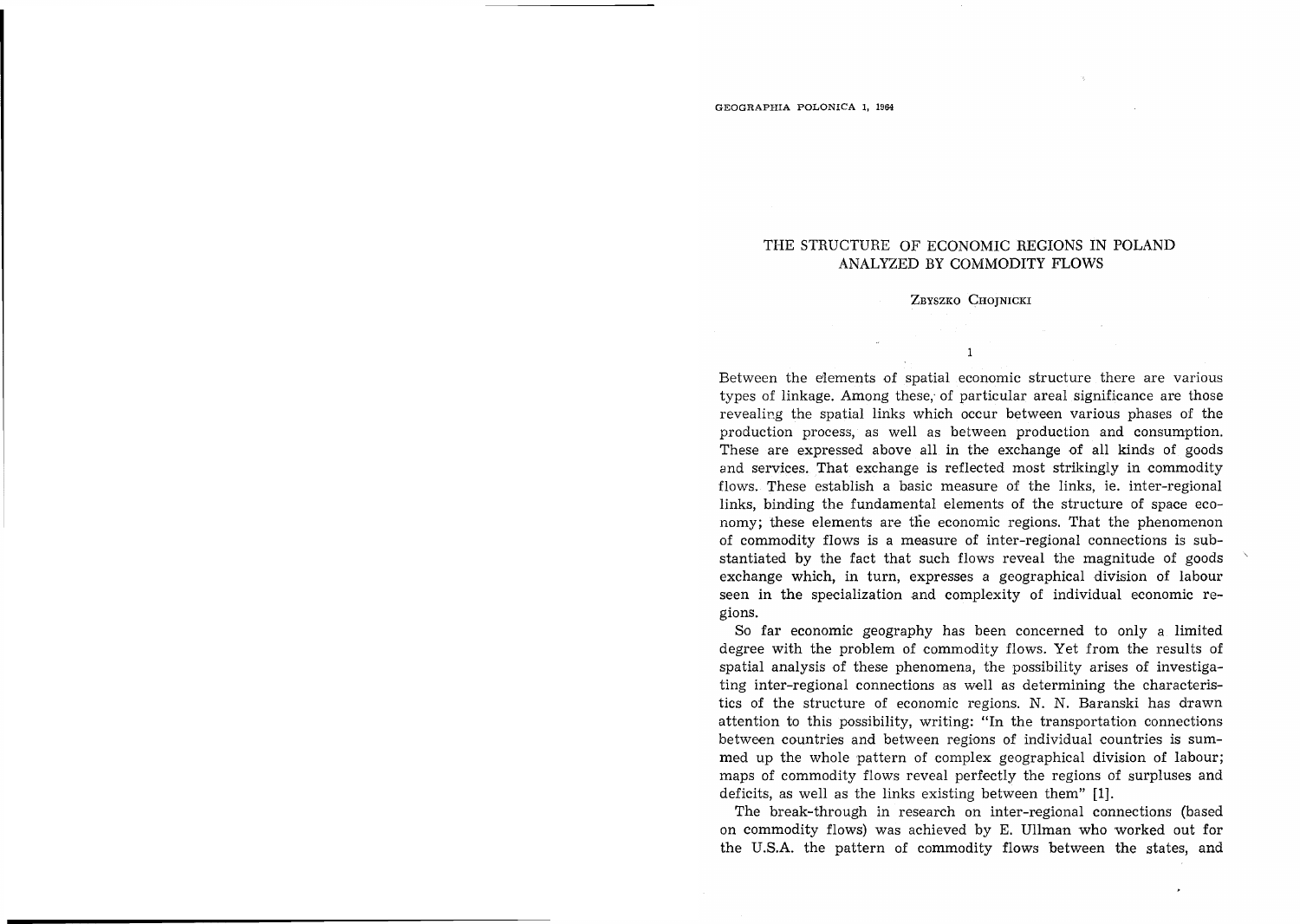presented the characteristics of certain states from an interpretation of flow phenomena [13]. However, it was only later through W. Isard that the theoretical conclusions resulting from such analyses were applied to the investigation of regional pattern [8, 9]. According to W. Isard, investigations of commodity flows establish the essential contents of inter-regional dependence which are not taken into account in the model of economic region of A. Lösch [10]. They also throw light on the existence of regions of different order in a hierarchical arrangement of regional structure.

Any attempt at presenting the structural pattern of Poland's economic regions in the light of commodity flows depends on the relevant statistical material for railway freight haulage in 1958. This gives statistics for movements arranged in 16 classified freight groups between the 17 voivodeships<sup>1</sup>.

It is possible to achieve a valuable analytical estimate of the pattern of commodity flows using railway freight statistics since in Poland the railways share the largest part of the total freight tonnage moved  $(84.7 \text{ per cent})$  and of all transportation movements  $(96.7 \text{ per cent})$ . This justifies to a high degree the representative character of railway transport as an indicator of commodity flows. However, the value of commodity flows based on the statistics of railway freight haulage, from the point of view of their application to regional analysis, is limited with respect to the following:

1. The voivodeships as the consigning-receiving units provide too little spatial detail and permit an analysis of commodity flows only on a macro-regional scale. It thus limits analysis to regions of higher order only.

2. There is insufficient differentation in the generic grouping of freight in 16 classified groups. From the economic point of view these do not have homogeneous character and make impossible any differentation in the individual types of raw materials and finished products. This also applies for any introduction of economic accounting in terms of monetary value.

3. Other limitations result from the existence of crosshauls, extenuated hauls and back-hauls which do not represent true economic links.

 $\cdot$  1 The statistics of the National Statistical Office for freight hauls by railway in Poland in 1958 are the sources for obtaining the pattern of commodity flows. These are given in the form of chequerboard tables of freight hauled between all voivodeships including the city-voivodeships according to the following freight groups: 1) bituminous coal (2) brown coal and coke,  $(3)$  ores and pyrites,  $(4)$  stones, (5) sands and gravels, (6) crude and refined petroleum, (7) metals and metal manufactures, (8) bricks, (9) cement, (10) artificial fertilizers, (11) chemical products,  $(12)$  grains,  $(13)$  potatoes,  $(14)$  sugar beets,  $(15)$  other crops and processed agricultural produce, (16) timber and timber manufactures.

Despite this, however, a comparison of railway freight flows on the inter-regional scale does show the existence of basic regional contrasts which, from the point of view of regional analysis, possess fundamental significance: they permit one to grasp the chief inequalities in the distribution of the output of raw materials and mass products, and they reflect the major elements of the geographical division of labour.

The definition of Poland's regional structure on the basis of the statistical materia1 1 characterized above is limited to the existing voivodeship framework. There is no possibility of achieving a correction of this division and as a result, one can only approximate in reality.

Recognition of this limits the investigation of regional structure to the voivodeships as the basic elements, establishing therefore the administrative-economic units as the economic regions. It must be emphasized that the degree to which such an analysis is adequate is closely defined by the suitability of this initial system; only to that degree can one accept this analysis of regional economic structure of the country. Verification of the system, however, falls outside the scope of the present work, and has been considered by K. Secomski [12], K. Dziewoński [6, 7], St. Berezowski [2], B. Rychlowski [11], and A. Wr6bel [15].

Analysing the structure of the system of economic regions in this form is an exercise in definition based on flows, types of commodities of the economic regions, as well as on the links occurring between them2• This establishes a substitute for research on regional structure for it permits one to recognise the whole feature of these structural elements as well as the existing relations between them. This emerges only from investigation of regional peculiarities, and results from the individual features which distinguish one region from other regions.

Referring the investigation of regional structure to that of the spatial regional structure as given, the analysis can proceed to the first important problem, that of the c omplexity of the system of economic regions regarding their character as elements of that system, and the links between them.

The definition of the scope of the differentiation and integ ration lie in its fundamental peculiarities, which, from the point of view of the aims of regional analysis, remain to be studied.

The aim of investigating regional differentiation is to define the character of the commodities of the regional elements by means of separating the types of these elements. It is necessary, however, to seek criteria which can define the type of economic region; of prime impor-

<sup>2</sup> Investigation of the system's structure depends on the working out of the kind of relationships arising between the system's elements. The complex of these relationships can be named according to the nature of the connecting elements.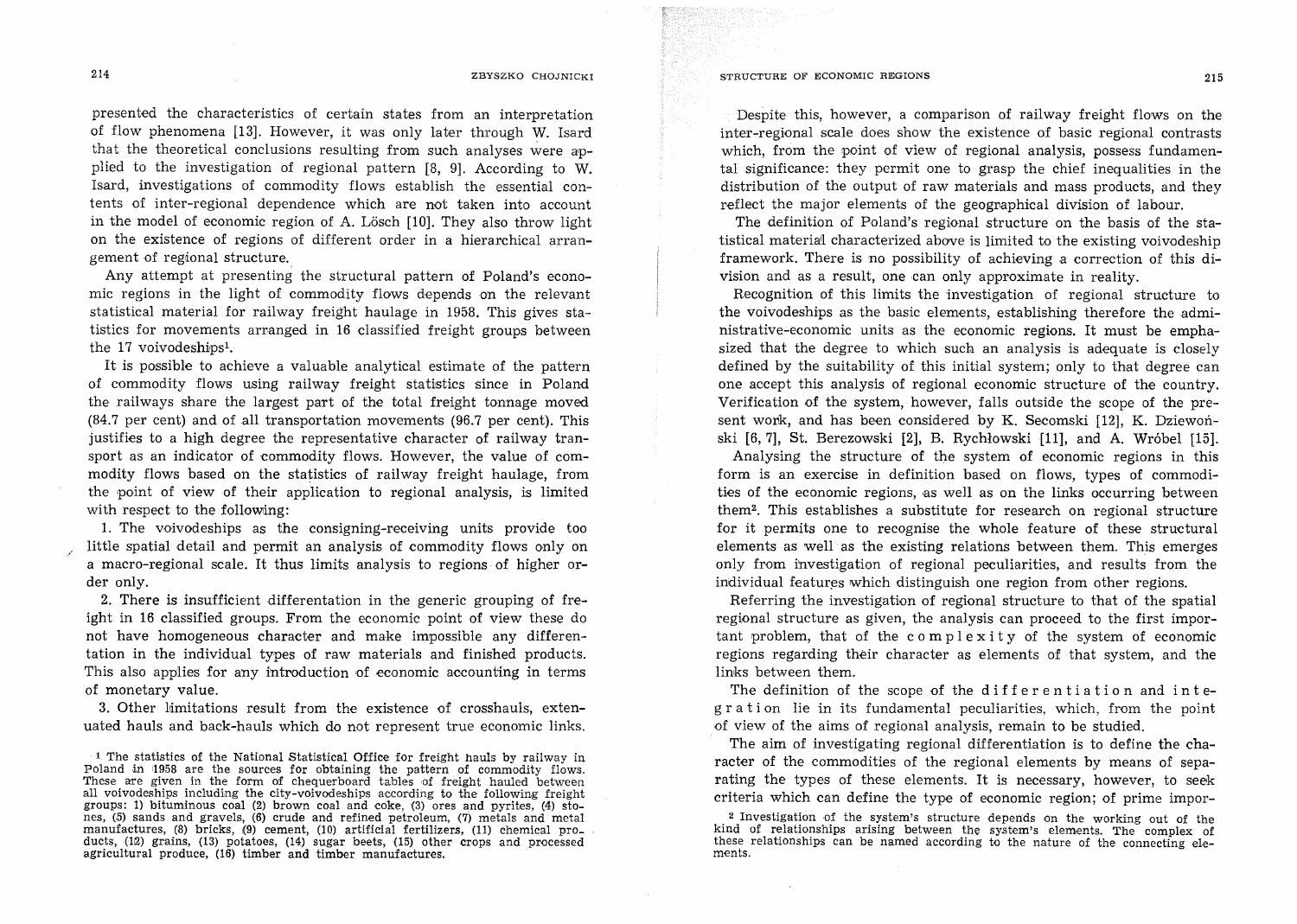tance here is its economic productive-market function, and secondarily the intensity and character of exchange within and between regions. This may be done according, above all, to the size and character of the contribution of its products to the national economy as defined by the nature of goods dispatched, the range of specialized commodities, as well as the regions commodity balance.

An investigation of the system's integration aims at defining the degree of linkage arising between elements of the system regarding the intensity and character of its binding connections and the type of regional elements.

2

The role of the economic region in the geographical division of labour within a country, as well as the character and type of economic region, are reflected in the share and contribution of that region to the national economy. Thus the differentiation in the productive--market character of the regional elements in the geographical division of labour of the country permits definition of the economic region's profile according to the character and intensity of its commodity exchange. One should take into account as basic criteria:

- (A) The character of commodities dispatched from the region.
- (B) The degree of goods specialization of the region.
- (C) The degree of commodity balance in the region.

(A) The character of goods dispatched from the region can be understood according to the structure of commodities dispatched in the individual groups of freight. The following grouping of goods has been made in order to separate the basic raw materials and products which determine the chief sources of mass commodities. The percentage division of railway freights is given below.

- 1. Raw materials for fuel and power, as well as ores and pyrites. These include bituminous coal, brown coal and coke, crude and refined petroleum, metal ores, and pyrites 53.7
- 2. Raw materials for building purposes including building stone, sands and gravels 15.1
- 3. Industrial products among which metals and metal manufacture, bricks, cement, artificial fertilizers, and other chemical products may be mentioned 15.6
- 4. Agricultural crops: grains, potatoes, sugar beet, other crops as well as processed produce 9.0 5. Timber and timber manufactures. 6.6
	- 100.0

Although this classification does not provide groups with homogeneous characteristics, it nevertheless permits division of the chief commodity groups according to their commodity destination.

The dispatch of goods from individual regions was established on the basis of the above classification. However, it must be observed that such a five-fold classification of commodities compared with the 16 classified groups of freight does not permit a division into groups homogeneous from the economic viewpoint. It is less detailed and precise and this limits its importance to the major sources of mass commodities.

The structural pattern of freight dispatched from individual regions is presented in the table below.

| TABLE 1. THE STRUCTURE OF RAILWAY FREIGHTS DISPATCHED BY VOIVODESHIP. |       |  |  |
|-----------------------------------------------------------------------|-------|--|--|
|                                                                       | 1958* |  |  |

| Voivodeships including |      | Dispatches in percentages for respective voivodeships |      |      |      |       |  |  |  |
|------------------------|------|-------------------------------------------------------|------|------|------|-------|--|--|--|
| city-voivodeships      | Е    | в                                                     | 1    | A    | T    | Total |  |  |  |
| Warszawa               | 7.7  | 21.5                                                  | 27.9 | 30.5 | 12.4 | 100   |  |  |  |
| Bydgoszcz              | 1.6  | 23.0                                                  | 21.7 | 37.2 | 16.5 | 100   |  |  |  |
| Poznań                 | 7.1  | 6.4                                                   | 22.5 | 45.9 | 18.1 | 100   |  |  |  |
| Łódź                   | 5.3  | 23.3                                                  | 20.0 | 36.2 | 15.2 | 100   |  |  |  |
| Kielce                 | 10.5 | 57.2                                                  | 21.0 | 4.9  | 6.4  | 100   |  |  |  |
| Lublin                 | 4.2  | 10.5                                                  | 27.4 | 40.2 | 17.7 | 100   |  |  |  |
| Białystok              | 0.7  | 36.1                                                  | 6.8  | 15.8 | 40.6 | 100   |  |  |  |
| Olsztyn                | 0.3  | 24.5                                                  | 10.8 | 24.6 | 39.8 | 100   |  |  |  |
| Gdańsk                 | 3,2  | 28.8                                                  | 22.2 | 25.2 | 20.6 | 100   |  |  |  |
| Koszalin               | 0.2  | 11.9                                                  | 12.5 | 24.9 | 50.5 | 100   |  |  |  |
| Szczecin               | 2.7  | 8.8                                                   | 34.7 | 31.8 | 22.0 | 100   |  |  |  |
| Zielona Góra           | 15.6 | 15.0                                                  | 19.4 | 18.0 | 32.0 | 100   |  |  |  |
| Wrocław                | 30.8 | 33.5                                                  | 13.9 | 14.7 | 7.1  | 100   |  |  |  |
| Opole                  | 19.4 | 30.2                                                  | 30.8 | 13.3 | 6.3  | 100   |  |  |  |
| Katowice               | 82.2 | 5.1                                                   | 11.3 | 0.4  | 1.0  | 100   |  |  |  |
| Krakow                 | 44.4 | 32.5                                                  | 18.2 | 1.6  | 3.3  | 100   |  |  |  |
| Rzeszów                | 21.1 | 28.0                                                  | 15.3 | 13.8 | 21.8 | 100   |  |  |  |

\* The following symbols denote individual commodity groups:

E,e,e' - Raw materials for fuel and power, and ores

 $B, b, b'$  - Raw materials for building purposes

 $I_i$ ,  $i'$  - Industrial products  $A$ ,a,a'  $-$  Agricultural produce

 $T_{\cdot}t_{\cdot}t'$  - Timber and timber products

To establish the structural characteristics of freight dispatched from individual regions it is necessary to combine the method of standard deviation with a simple method adopted by J. C. Weaver to define the character of crop region [14]. The adaption of standard deviation for showing type characteristics of freight dispatched by a region depends upon the discovery, for each region, of that combination of average commodity dispatches which gives least standard deviation  $\mathbb{Z}d^{2}/n$  (4).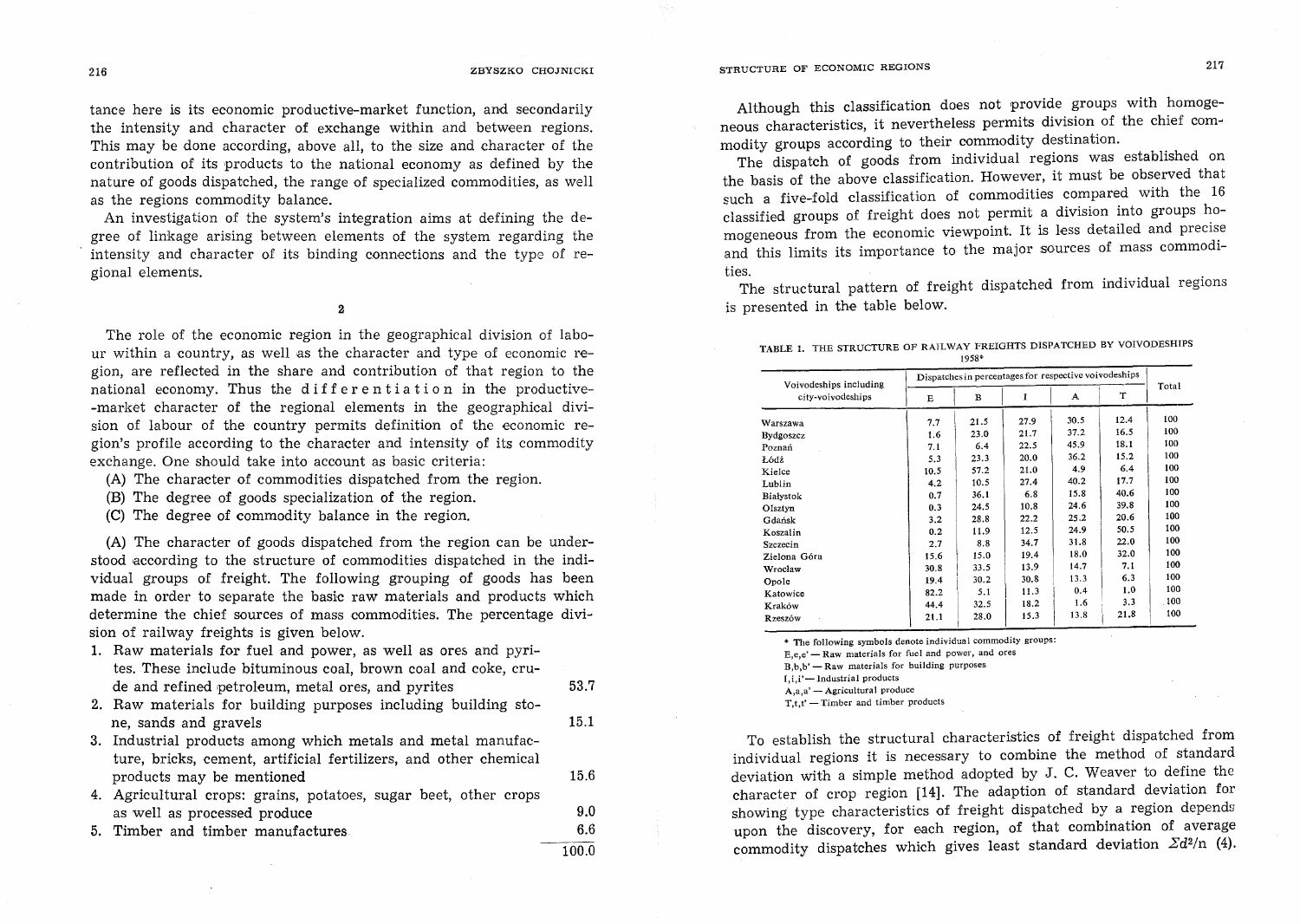Calculations of standard deviations have thus been made for all the combinations of averaged groups of dispatched freight. By defining the least deviation for individual combinations, the following characteristics of the commodities of individual regions can be given:

TABLE 2. THE CHARACTERISTICS OF COMMODITIES DISPATCHED BY VOIVODESHIPS 1958\*

| Voivodeships including city-voivodeships |              | Characteristic commodities |   |   |   |  |  |  |  |
|------------------------------------------|--------------|----------------------------|---|---|---|--|--|--|--|
| Warszawa                                 | A            | I                          | в | т |   |  |  |  |  |
| Bydgoszcz                                | A            | B                          | 1 | T |   |  |  |  |  |
| Poznań                                   | А            | I                          | т |   |   |  |  |  |  |
| Łódź                                     | А            | в                          | I | T |   |  |  |  |  |
| Kielce                                   | в            | I                          | Е |   |   |  |  |  |  |
| Lublin                                   | А            | I                          | T |   |   |  |  |  |  |
| Białystok                                | T            | B                          | A |   |   |  |  |  |  |
| Olsztyn                                  | T            | A                          | в |   |   |  |  |  |  |
| Gdańsk                                   | $\, {\bf B}$ | A                          | I | T |   |  |  |  |  |
| Koszalin                                 | т            | A                          | 1 | в |   |  |  |  |  |
| Szczecin                                 | 1            | А                          | T |   |   |  |  |  |  |
| Zielona Góra                             | T            | I                          | A | Е | B |  |  |  |  |
| Wrocław                                  | B            | Е                          | A | I |   |  |  |  |  |
| Opole                                    | I            | в                          | Е | A |   |  |  |  |  |
| Katowice                                 | Е            |                            |   |   |   |  |  |  |  |
| Kraków                                   | Е            | в                          | 1 |   |   |  |  |  |  |
| Rzeszów                                  | в            | т                          | E | I | А |  |  |  |  |

\* For explanation of symbols see table 1

The table establishes a basis defining commodity types of regions. It is a means for expressing the contribution of each economic region to the national economy.

Any attempt at defining the commodity type of regions must be based throughout upon the similarity of qualitative features which characterize the marketability of the region. The complex of features of commodities dispatched from the individual regions makes possible a division into groups of regions or single regions which are distinguished by the complex of their own features or by one feature. This group feature or features distinguishes the commodity type of region. In order to define these features it is essential to classify the regions so that regions possesing the same features throughout are put into the same group identified by a given complex of features.

The following groups of features create individual commodity types of regions:

 $B, T, E, I, A$  - Rzeszów and Zielona Góra

 $B.E.A,I \tightharpoonup Wrocław and Opole$ 

- A,B,I,T Bydgoszcz, Łódź, Gdańsk, Warszawa and Koszalin
- $A,I,T$  Poznań, Lublin and Szczecin

T,A,B - Olsztyn and Białystok

 $E,B,I -$ Kraków and Kielce

 $E -$ Katowice

B) The degree of commodity specialization of a region is an expression of the differentiation of regional structure. It thus has a similar basic significance for recognising the complexities of the regional system as do the characteristics of commodities dispatched. The process of differentiation in regional structure is manifest in regional commodity specialization. This in turn expresses the individuality of the regions. It is necessary to detect such individuality in order to understand the degree of complexity in the regional system under investigation.

A basic measure of a region's specialization will be the product of the region's share in a given commodity group as a percentage of the total of that group divided by the population of the region as a percentage of the country's population. This product is called the coefficient of commodity specialization of the region. If one denotes the population of region *i* as  $S_i$ , the country's population as  $\sum S_i$ , with  $a_i$  as the sum of the region's sare in a given commodity group, and  $\sum a_i$  as the sum of total freight in that group, then:

Coefficient  
of commodity  
specialization 
$$
=
$$
  $\frac{a_i}{\sum a_i} / \frac{S_i}{\sum S_i}$   
a of the region

The definition of commodity specialization according to this coefficient is given in the table below. This presents coefficients formed for the chief commodity groups for the voivodeships.

TABLE 3. THE COEFFICIENTS OF COMMODITY SPECIALIZATION BY VOIVODESHIPS 1958\*

| Voivodeships                | Coefficients of commodity specialization |      |      |      |      |  |  |  |
|-----------------------------|------------------------------------------|------|------|------|------|--|--|--|
| including city-voivodeships | e                                        | b    | ÷    | a    | t    |  |  |  |
| Warszawa                    | 0.02                                     | 0.18 | 0.24 | 0.48 | 0.24 |  |  |  |
| Bydgoszcz                   | 0.02                                     | 0.72 | 0.70 | 2.29 | 1.18 |  |  |  |
| Poznań                      | 0.04                                     | 0.14 | 0.52 | 1.87 | 0.93 |  |  |  |
| Łódź                        | 0.01                                     | 0.17 | 0.16 | 0.51 | 0.27 |  |  |  |
| Kielce                      | 0.09                                     | 1.77 | 0.66 | 0.26 | 0.46 |  |  |  |
| Lublin                      | 0.01                                     | 0.14 | 0.40 | 1.04 | 0.58 |  |  |  |
| Białystok                   | 0.00                                     | 0.60 | 0.10 | 0.47 | 1.57 |  |  |  |
| Olsztyn                     | 0.00                                     | 0.83 | 0.40 | 1.53 | 4.13 |  |  |  |
| Gdańsk                      | 0.02                                     | 0.78 | 0.60 | 1.24 | 1.26 |  |  |  |
| Koszalin                    | 0.04                                     | 0.39 | 0.43 | 1.47 | 3.73 |  |  |  |
| Szczecin                    | 0.04                                     | 0.36 | 1.44 | 2.28 | 2.00 |  |  |  |
| Zielona Góra                | 0.23                                     | 0.69 | 0.92 | 1.46 | 3.34 |  |  |  |
| Wrocław                     | 0.72                                     | 2.53 | 1.09 | 2.04 | 1.23 |  |  |  |
| Opole                       | 0.67                                     | 3.38 | 3.54 | 2.70 | 1.61 |  |  |  |
| Katowice                    | 7.47                                     | 1.49 | 3.47 | 0.21 | 0.69 |  |  |  |
| Kraków                      | 0.94                                     | 2.24 | 1.30 | 0.22 | 0.52 |  |  |  |
| Rzeszów                     | 0.10                                     | 0.46 | 0.26 | 0.42 | 0.85 |  |  |  |

 $*$  For explanation of symbols see tab le 1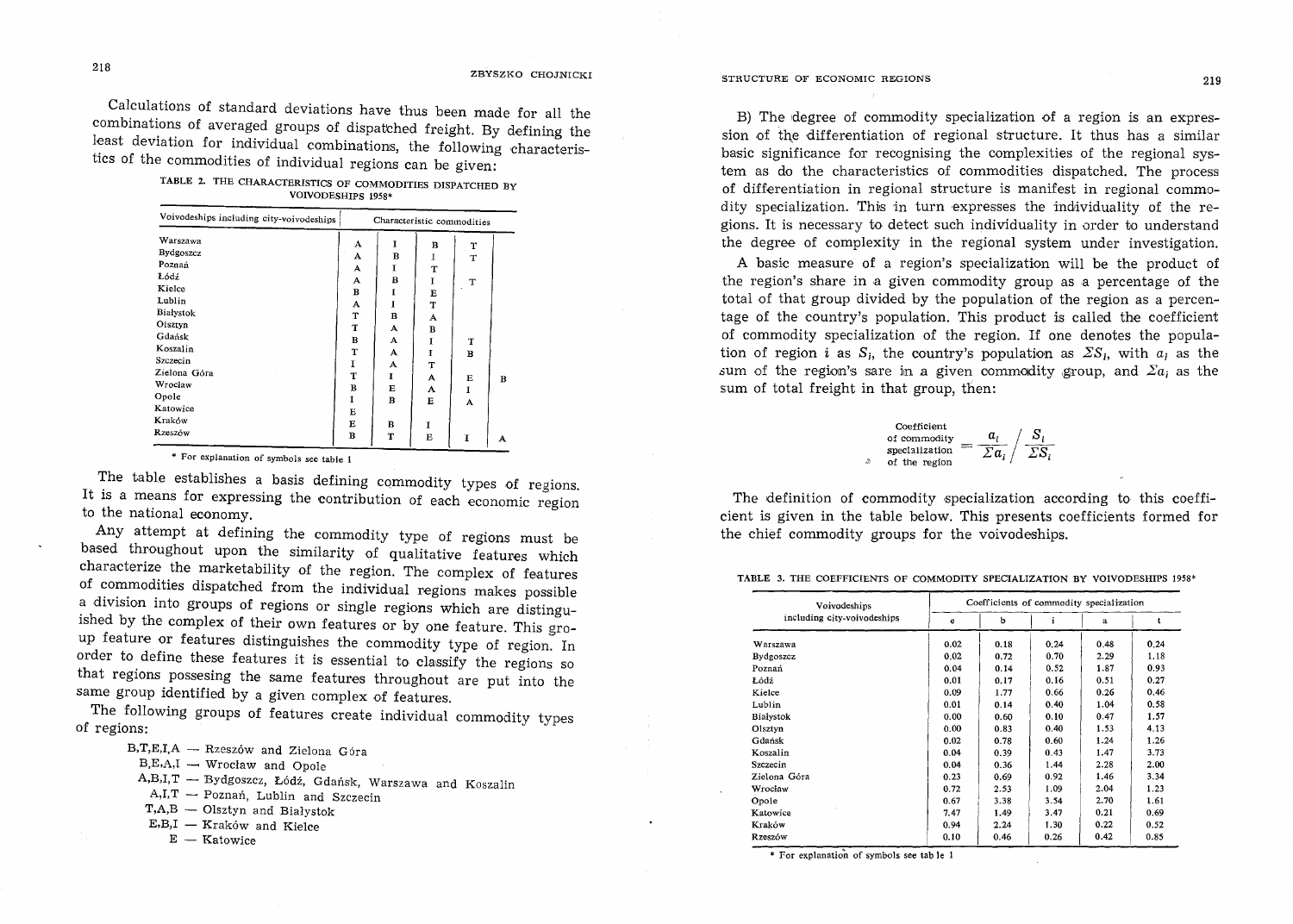$\phi_0$ 

The coefficients greater than 1 qualify given groups for inclusion as groups specialized in the region eg. groups (e),  $\overline{b}$  and (i) in Katowice voivodeship.

The sphere of commodity specialization formed on the basis of this coefficient is presented as follows:

TABLE 4. THE SPHERE OF COMMODITY SPECIALIZATION BY REGIONS, 1958\*

| Voivodeships including city-voivodeships | Commodity specialization by groups |        |   |   |  |  |
|------------------------------------------|------------------------------------|--------|---|---|--|--|
| Warszawa<br>Bydgoszcz<br>Poznań          | a                                  |        |   |   |  |  |
| Łódź                                     | a                                  |        |   |   |  |  |
| Kielce<br>Lublin                         | ь<br>a                             |        |   |   |  |  |
| Białystok<br>Olsztyn                     |                                    |        |   |   |  |  |
| Gdańsk                                   |                                    | a<br>a |   |   |  |  |
| Koszalin<br>Szczecin                     | a                                  | a<br>t | i |   |  |  |
| Zielona Góra<br>Wrocław                  |                                    | a      |   |   |  |  |
| Opole                                    | b                                  | a<br>b | a | 1 |  |  |
| Katowice<br>Kraków                       | e<br>b                             |        | b |   |  |  |
| Rzeszów                                  |                                    |        |   |   |  |  |

\* For explanation of symbols see table 1

This examination of the sphere of commodity specialization permits a division of the regions into four groups:

1) The first type indudes those voivodeships specialized in one group. These are: Poznań and Lublin in agricultural produce (a). Białystok in timber and timber products (t). Kielce in building materials (b).

2) The second group is characterized by specialization in two commodity groups: Bydgoszcz, Olsztyn, Gdańsk, Koszalin and Zielona Góra (t and a). Krak6w in building materials (b) and industrial products (i).

3) The third type specializes in three commodity groups. These are: Katowice in e, i, b, and Szczecin in a, t, and i.

4) The fourth type is distinguished by specialization in four commodity groups: Wroclaw and Opole in groups b, a, t, i.

It will be noticed that three voivodeships - Warszawa, Łódź, and Rzeszów do not specialize in any of the basic commodity groups.

. (C) The degree of balance in a region's commodities permits definition of the complexities of regional structure, since it takes into account differentiation in the character of regional economy regarding the balance between intra-regional and inter-regional flows [3]. The criterion of flow balance for individual regions is contained in the distinction between regions with a closed economy and those with an open econo-

#### STRUCTURE OF ECONOMIC REGIONS 221

my. This principle of distinction was introduced by K. Dziewoński. It is based on the contention that a region with a closed economy is separated from other regions to the degree that its economy is balanced. It is this balance which establishes a region's character. According to K. Dziewoński, however, this balance need not be complete; a region is not self-sufficient in a given sphere. Additional inter-regional flows exist within the sphere of balanced phenomena, for the quantities being balanced in a particular region are determined also by fulfilling their true role in the regional economy. On the other hand, balance is not such an important feature in region with an open economy [5].

If one accepts, as a measure of the commodity balance of the economic region, the index of the regional balance of commodity flows, one must accept it as a measure of the balancing of these commodity flows within individual regions. By this measure the relationship is the sum of the intra-regional flows of individual commodities to the sum of the inter-regional flows of the same goods. If *Ii* is the index of regional balance and  $x_{ii}$  is the sum of freight in a given commodity group dispatched in region  $i$  to region  $i$ , then:

$$
I_r = \frac{x_{ii}}{a_i - x_{ii}}
$$

This index can be treated as a means for singling out the highly balanced regional units, ie. the closed regions, from the open regions. The size of the indices of regional balance so formed are presented in the table 5.

| TABLE 5. INDICES OF THE REGIONAL BALANCE OF COMMODITY FLOWS |  |                        |  |  |
|-------------------------------------------------------------|--|------------------------|--|--|
|                                                             |  | BY VOIVODESHIPS, 1958* |  |  |

| Voivodeships including |       | Indices of regional balance in relation to dispatches |      |      |       |  |  |  |  |  |
|------------------------|-------|-------------------------------------------------------|------|------|-------|--|--|--|--|--|
| city-voivodeships      | $e^*$ | $b^*$                                                 | i'   | a'   | $t^*$ |  |  |  |  |  |
| Warszawa               | 0.07  | 2.30                                                  | 0.47 | 0.65 | 1.05  |  |  |  |  |  |
| <b>Bydgoszcz</b>       | 0.28  | 3.84                                                  | 0.51 | 2.16 | 1.10  |  |  |  |  |  |
| Poznań                 | 0.35  | 1.90                                                  | 0.70 | 1.75 | 1.29  |  |  |  |  |  |
| Łódź                   | 0.65  | 5.00                                                  | 0.43 | 1.18 | 0.89  |  |  |  |  |  |
| Kielce                 | 0.18  | 0.26                                                  | 0.25 | 0.57 | 1.19  |  |  |  |  |  |
| Lublin                 | 0.27  | 6 3 9                                                 | 0.20 | 0.59 | 1.30  |  |  |  |  |  |
| Białystok              | 2.30  | 0.42                                                  | 0.63 | 0.16 | 0.34  |  |  |  |  |  |
| Olsztyn                | 0.28  | 0.25                                                  | 0.66 | 0.72 | 0.38  |  |  |  |  |  |
| Gdańsk                 | 1.39  | 4.96                                                  | 0.74 | 1.86 | 1.19  |  |  |  |  |  |
| Koszalin               | 1.67  | 0.48                                                  | 0.76 | 0.64 | 0.17  |  |  |  |  |  |
| Szczecin               | 0.39  | 2.70                                                  | 0.15 | 1.91 | 0.31  |  |  |  |  |  |
| Zielona Góra           | 0.49  | 0.32                                                  | 0.16 | 1.34 | 0.15  |  |  |  |  |  |
| Wrocław                | 0.64  | 0.24                                                  | 0.35 | 3.23 | 1.19  |  |  |  |  |  |
| Opole                  | 1.65  | 0.25                                                  | 0.14 | 1.45 | 0.75  |  |  |  |  |  |
| Katowice               | 0.33  | 4.34                                                  | 1.10 | 1.41 | 2.51  |  |  |  |  |  |
| Kraków                 | 0.45  | 0.92                                                  | 0.25 | 1.21 | 3.40  |  |  |  |  |  |
| Rzeszów                | 0.41  | 1.53                                                  | 0.41 | 1.19 | 0.62  |  |  |  |  |  |

\* For explanation of symbols see table 1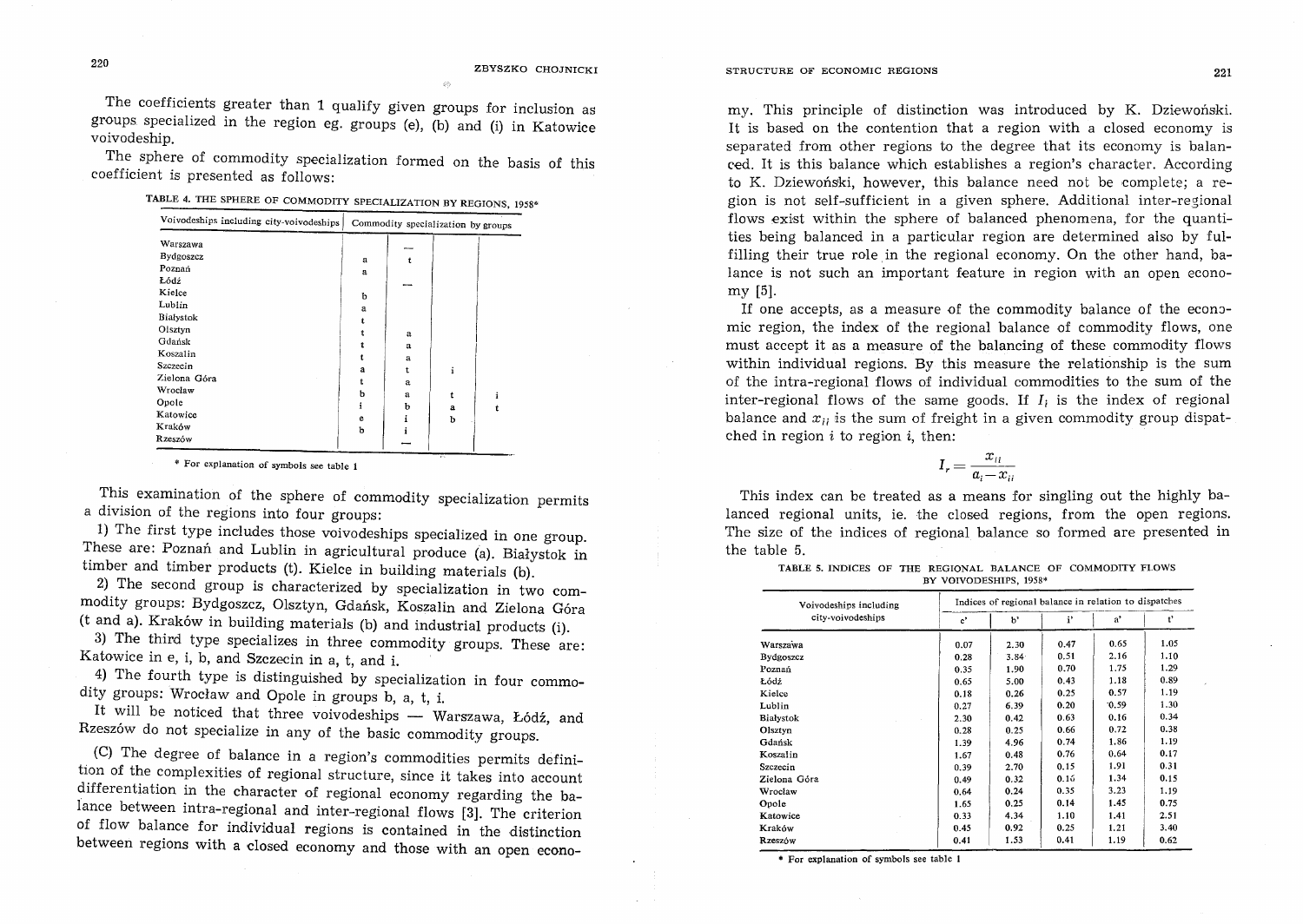$\mathbf{r}$ J. ł

The size of this index is important for dividing the highly balanced regional units (the closed region) from the poorly balanced (open) regions. The closed region will be one in which intra-regional flows are greater than the inter-regional flows, giving an index greater than 1, and separating these from the open regions with an index of less than one. Since the principle of balance relates to only the important freight groups (which have real significance for the respective region), the examination of regional balance will take into account only those commodity groups which are characteristic for the region and which thus define its commodity type; for example, groups a, i, b and t for Warszawa.

| TABLE 6. THE INCIDENCE OF INDICES OF REGIONAL BALANCE |  |  |                            |  |  |  |
|-------------------------------------------------------|--|--|----------------------------|--|--|--|
| GREATER THAN 1 FOR DEFINED COMMODITY GROUPS, THE      |  |  |                            |  |  |  |
|                                                       |  |  | COMMODITY TYPES OF REGIONS |  |  |  |

| Voivodeships including<br>city-voivodeships | Indices of regional balance characte-<br>ristic for the respective region |              |          |  |  |  |
|---------------------------------------------|---------------------------------------------------------------------------|--------------|----------|--|--|--|
| Warszawa                                    | $b'$ (2.30)                                                               | $t'$ (1.05)  |          |  |  |  |
| Bydgoszcz                                   | b'(3.84)                                                                  | $a'$ (2.16). | d'(1.10) |  |  |  |
| Poznań                                      | a'(1.75)                                                                  | t'(1.29)     |          |  |  |  |
| Łódź                                        | b'(5.00)                                                                  | a'(1.18)     |          |  |  |  |
| Kielce                                      |                                                                           |              |          |  |  |  |
| Lublin                                      | $t'$ (1.30)                                                               |              |          |  |  |  |
| <b>Białystok</b>                            |                                                                           |              |          |  |  |  |
| Olsztyn                                     |                                                                           |              |          |  |  |  |
| Gdańsk                                      | b'(4.96)                                                                  | a'(1.86)     | d'(1.19) |  |  |  |
| Koszalin                                    |                                                                           |              |          |  |  |  |
| Szczecin                                    | a'(1.91)                                                                  |              |          |  |  |  |
| Zielona Góra                                | a' (1.34)                                                                 |              |          |  |  |  |
| Wrocław                                     | a'(3.23)                                                                  |              |          |  |  |  |
| Opole                                       | e'(1.65)                                                                  | a'(1.45)     |          |  |  |  |
| Katowice                                    |                                                                           |              |          |  |  |  |
| Kraków                                      |                                                                           |              |          |  |  |  |
| Rzeszów                                     | $b'$ (1.53)                                                               | a' (1.19)    |          |  |  |  |

In parentheses the size of the index of balance for respective goods.

These indices confirm that the following regions can be defined as closed types of region: Warszawa, Bydgoszcz, Poznań, Łódź, Lublin, Gdańsk, Szczecin, Zielona Góra, Wrocław, Opole, and Rzeszów. The regions with open-type economies are thus the voivodeships of Kielce, Bialystok, Olsztyn, Koszalin, Katowice, and Krak6w.

The foregoing analysis emphasizes the existence of considerable differentiation between the character of these regional elements regarding their commodity type, their specialization and degree of regional balance.

A definition of the character of the system's regional elements has fundamental importance for recognising regional structure. However, the study of relationships is expressed in terms of the spatia-economic linkages between these elements. Such investigations permit the definition of the degree of linkage in the system, and thus also of the degree and character of its integration. The nature and strength of the links resulting from commodity flows binding the regional elements express directly the economic links in the system under examination; these spatial links throw light on the pattern of the spatial structure of the regional system. The consolidation of this structure is of prime importance for studying the spatial structure of the national economy, for it opens the way for analysis also of the spatial aspect of economic activities.

Examination of economic links is of prime importance in analysing regional structure, since these reflect the move objective existence of complex economic activities. They arise from the reciprocal dependence of regional elements which itself results in commodity flows between them.

The pattern of intensity of inter-regional freight flows is set out in table 10. This serves for estimating the degree of integration between the regional elements. The measure of inter-regional flows between two regions is conceived as the sum of freight dispatches and receipts between them. Thus the measure of the intensity of flows between region  $i$  and region  $j$  is equal to the sum of inflows and outflows from region *i* to region *j*. Such a measure is reversible. The following classification of flow intensities can be introduced based on the sizes of measure used in the analysis:

| TABLE 7. CLASSIFICATION OF THE SIZE OF FLOW INTENSITY |  |  |  |  |
|-------------------------------------------------------|--|--|--|--|
|                                                       |  |  |  |  |

| Group<br>number | The size of flow<br>intensity<br>(in tons) | The definition of the<br>intensity of flows of the<br>group |  |  |  |  |
|-----------------|--------------------------------------------|-------------------------------------------------------------|--|--|--|--|
|                 | over 600,000                               | high                                                        |  |  |  |  |
| п               | 300-600,000                                | average                                                     |  |  |  |  |
| ш               | 150-300,000                                | low                                                         |  |  |  |  |
| TV              | under 150,000                              | very low                                                    |  |  |  |  |

Such a measure of the magnitude of connections shows that, the greater the intensity of flow between a given regions, the stronger is their linkage. The pattern of flow intensity thus defines the scope and degree of linkage between the regional elements of the system in terms of the size of those connections.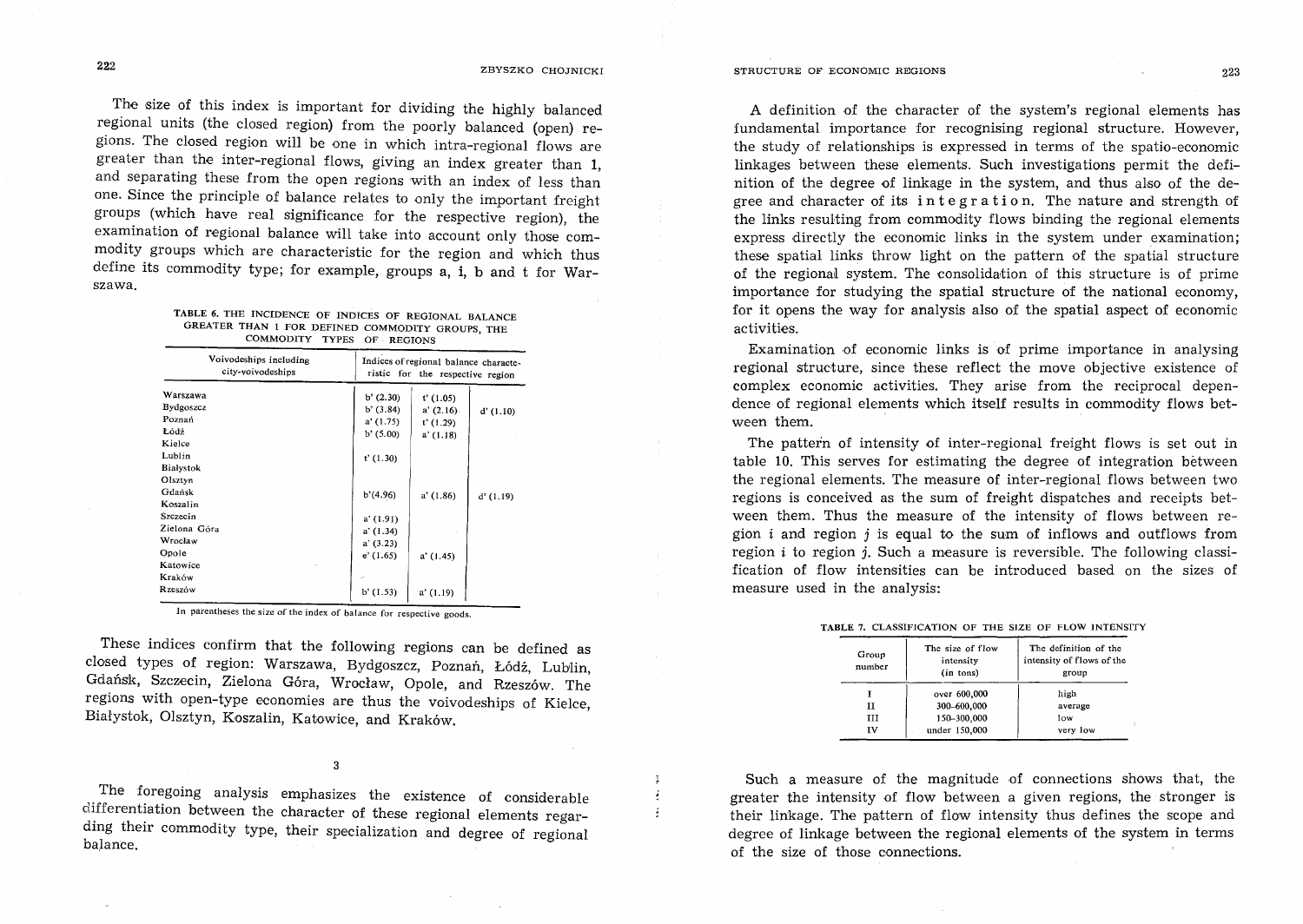## 224 ZBYS'ZKO CHOJNICKI

Linkage in the regional system, however depends not only on the strength of these links but also on their character and on the type of dependence. The basic formula defining these in terms of flow intensity is the coefficient of dependence. The coefficient of dependence between region  $i$  and region  $j$  is the relation between the volume of flows from region  $i$  to region  $j$  and from region  $j$  to region  $i$ . If W, is the coefficient of dependence, this can be expressed in the formula:

$$
W_{ij} = \frac{X_{ij}}{X_{ii}}
$$

The size of this coefficient determines the type of dependence.

In this example, when  $W_{ij}$  is greater than unity, region j is more dependent upon region *i* than *vice-versa*; when  $W_{ij}$  is less than unity than region *i* is more dependent on region *j*. When  $W_{ij}$  is near or at unity then mutual dependence of the two regions is indicated, and this can be considered as occuring within the range  $W_{ii} = 0.90$  and to  $W_{ii} = 1.10$ . The type of dependence of regions i and j can thus be classified as follows:

| Coefficient of dependence | Type of dependence   |
|---------------------------|----------------------|
| to 0.90                   | passive (P)          |
| 0                         | mutual (M)           |
| $0.90$ to $1.10$          | $\ddot{\phantom{0}}$ |
| over $1.10$               | active (A)           |

Definition of the quantitative nature of the links rests on the same principle as the definition of the type of dependence, and also on the size of the coefficient of dependence. It follows that the relation between the volume of outflows to inflows from one region to another is the means for calculating the quantitative aspect of links between the two regions. Such a relationship is called a unilateral connection when either inflows of outflows dominate between two regions; but when the relationship is one of quantitative equilibrium between inflows and outflows from one region to another it is called bilateral linkage. The quantitative character of links may be classified as follows:

#### TABLE 9. THE CHARACTER OF LINKS CLASSIFIED QUANTITATIVELY

| Coefficient of dependence                       | Character of connection                            |
|-------------------------------------------------|----------------------------------------------------|
| to $0.50$<br>0<br>$0.50$ to $2.00$<br>over 2.00 | unilateral (u)<br>bilateral (b)<br>'unilateral (u) |

Table 10 contains a description of the system of inter-voivodeship links in terms of their eharacter, the types of dependence, and above all, the types of eeonomic region. The degree of integration which results from inter-regional connections is expressed in rthe characteristics and types of their dependence and defines the relationships between the regional elements. These relations are of a diverse nature. Two relationships, however - equivalents and subordinates - must be mentioned as being important in the degree of integration of the regional system. These however, do not exhaust all the possible combinations which characterize the various connections and dependence between types of economic region.

Relationships of equivalent character signify bilateral connections of a mutual kind between regional units of the same economic type. The mutual nature of these relations gives a uniformity.

Relationships of subordinate character denote unilateral connections and passive or active dependence. They occur between units of the same kind as well as between those of a different type. Such relations express the subordination of one regional element to others, leading to the development of a nodal organization.

4

The pattern of connections presented in table 10 establishes a synthetic description of the complexities of the country's regional structure in terms of voivodeships from the point of view of regional analysis. That complexity is expressed in the differentation of fundamental types of regional elements as well as in various forces integrating the inter-regional links.

An examination of this synthetic description emphasizes the preponderance of relationships of subordinate character compared with those of equivalent character. This preponderance, expressed in unilateral and active or passive dependence and in highly intensive interregional flows, serves to confirm that the dominating feature of the country's regional structure is its focal character.

The focal character of individual elements is determined by an analysis of the intensity and type of dependence of unilateral links. Such an analysis opens the way for defining the regions with the greatest intensity of commodity flows, linking them with other regions. The pattern of interregional flow intensity indicates that such a region is Katowice.

The connections with Katowice occupy first place in the inter-regional flows of all other regions, endowing Katowice with a focal chara-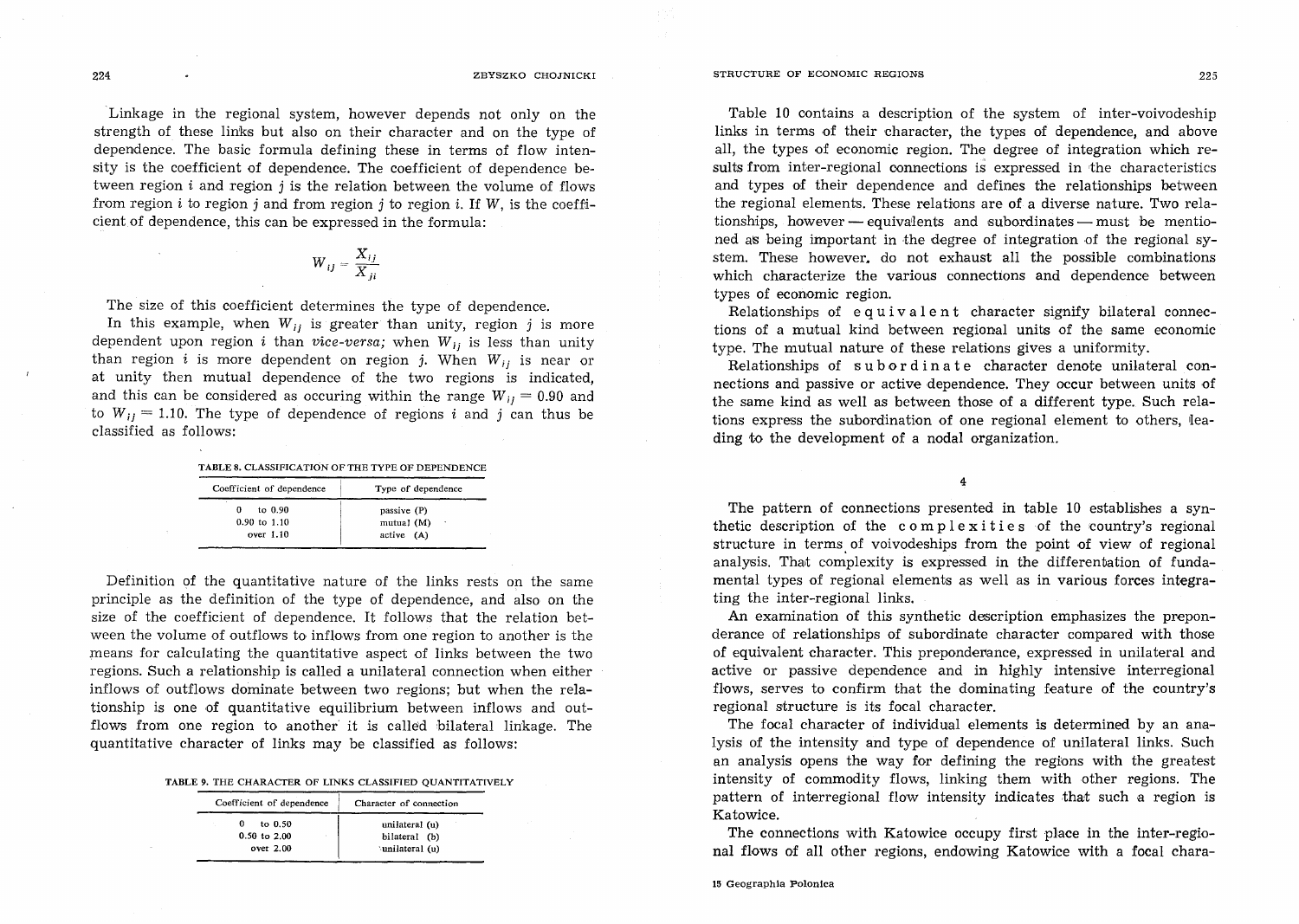| ABLE 10. THE DEGREE                                                                                                                                                                                                              |                 | 5                                    | <b>INTENSITY</b> |            | OF INTER-REGIONAL FLOWS, THE CHARACTER |              |             | ECONOMIC REGION |                      | ö            | THEIR          |                  | LINKS, DEPENDENCE, AND |                                |                            | THE                          | 5<br>TYPE                                                     |
|----------------------------------------------------------------------------------------------------------------------------------------------------------------------------------------------------------------------------------|-----------------|--------------------------------------|------------------|------------|----------------------------------------|--------------|-------------|-----------------|----------------------|--------------|----------------|------------------|------------------------|--------------------------------|----------------------------|------------------------------|---------------------------------------------------------------|
| oivodeships inclu-<br>ing city-voivodes<br>hips                                                                                                                                                                                  | <b>EWASSIEW</b> | Bydgoszcz                            | <b>Poznan</b>    | 7PO I      | Kielce                                 | uildu I      | Białystok   | nyissiO         | Gqansk               | ui1szso X    | utoazozg       | Zielona Góra     | меролм                 | opole                          | Katowice                   | моявтя                       | wòsasa                                                        |
| Varszawa                                                                                                                                                                                                                         |                 | IIPb                                 | Ê                | ПAb        | Ë                                      | Ĕ            | Ē           | Ē               | Ë                    | Ë            | Ê              | Ê                |                        |                                |                            | IPu                          | Ê                                                             |
| <b>lydgoszcz</b>                                                                                                                                                                                                                 | IIAb            |                                      | EMI              | <b>HAu</b> | Ĕ                                      | ÇБр          | ſУP         | Ē               | Ĕ                    | Ē            | Ë              | ğ                | <u>គ្គី ម្</u>         | <b>EEZE</b>                    | <b>A A A A A A A A A A</b> | Ē                            |                                                               |
| oznań                                                                                                                                                                                                                            | <b>IIAb</b>     | IIMP                                 |                  | ПАЬ        | Ê                                      | Ē            | <b>EXVI</b> |                 | Ĕ                    | Ë            | Ê              | Ê                |                        |                                |                            |                              |                                                               |
| .6dż                                                                                                                                                                                                                             | ПТРЬ            | <b>IIIPu</b>                         | Ê                | $\circ$    | Ē                                      | ∫<br>Eu      | IVPu        | PP <sub>u</sub> | g                    | i<br>VPu     | Ê              | IVPu             | Ē                      |                                |                            | 모토                           | <b>NPa</b><br>NPa<br>IMP<br>IMPA<br>IMPA<br>NPA<br>NPA<br>NPA |
| Cielce                                                                                                                                                                                                                           | IIAu            | <b>IIIAu</b>                         | İÄ               | ПÀи        |                                        | ЦÅц          | IVPu        | ęk              | IVAu                 | IVPu         | Pu<br>2        | ľМЛ              | Ê                      |                                |                            |                              |                                                               |
| ablin                                                                                                                                                                                                                            | imi             | <b>IVAb</b>                          | HÀu              | IVAu       | Ë                                      |              | E           | Ë               | IVAu                 | IVAu         | IМИ            | IVAu             | E                      |                                |                            | $\mathbf{H}$                 |                                                               |
| iiałystok                                                                                                                                                                                                                        |                 | <b>IVAb</b>                          | ĺРb              | IVAu       |                                        | а<br>Н       | $\circ$     | Ê               | Ê                    | IVPb<br>IVAu | IVAb<br>IVAb   | IVPb             | IVPb                   |                                |                            | Ê                            |                                                               |
| lisztyn                                                                                                                                                                                                                          | IAu<br>IAu      | <b>IIAu</b>                          | UAb<br>C         | IVAu       | IVAu<br>IVAb                           | III Au       | Ē           |                 | É                    |              |                | IVP <sub>u</sub> | Pu                     |                                |                            | Ē                            |                                                               |
| <b>J</b> darisk                                                                                                                                                                                                                  | <b>IIIAu</b>    | IIMb                                 | Ë                | IVAu       | IVP <sub>u</sub>                       | <b>EVPu</b>  | IVAb        | Ê               | 9                    | IIIPb        | <b>CYPu</b>    | IVP <sub>u</sub> | ШPи                    |                                |                            | E<br>Pu<br>VPu               |                                                               |
| Loszalin                                                                                                                                                                                                                         | <b>IIIAu</b>    | ПАц                                  | ПÁц              | IVAu       | <b>IVAu</b>                            | ГVPb         | IVAb        | Ĕ               | IIAb                 | $\circ$      | IIAb           | IVMb             | E                      | ELE EXELECTI<br>ELE EXELECTION |                            |                              |                                                               |
| zczecin                                                                                                                                                                                                                          | $III$ Au        | IIIAb                                | IIAu             | $III$ Áu   | <b>IVAb</b>                            | <b>IVMb</b>  | IVAb        | Ń               | IVAu                 | <b>UTPb</b>  | $\overline{a}$ | TIMI             | Ē                      |                                | $\mathbf{P}$ u             | $E_{\rm u}$                  | IVAI<br>IVAI                                                  |
| Telona Góra                                                                                                                                                                                                                      | IIAu            | IVAu                                 | IAu              | IVPu       | <b>IVMb</b>                            | Ë            | <b>IVAb</b> | IVPu            | È                    | IVMb         | Ě              | $\circ$          | IÅu                    | Ē                              | $\mathbf{H}$               | Ê                            |                                                               |
| Vrocław                                                                                                                                                                                                                          | IAu             | $\mathbf{I}$ Au                      | IAu              | IAu        | IAb                                    | ПAц          | IVAb        | <b>IAAu</b>     | $\tilde{\mathbf{H}}$ | IIIAu        | Ĕ              | IPu              | $\circ$                | Åb                             | Ē                          | IAu                          | $II$ Au                                                       |
| <b>Opole</b>                                                                                                                                                                                                                     | IIAu            | $\mathbf{I}^{\mathbf{A} \mathbf{u}}$ | ЦÅц              | IIAu       | $\overline{\text{II}}$ Ab              | $\mathbf{H}$ | IVAu        | IVAu            | $\tilde{\mathbf{H}}$ | IVAu         | ЦÅц            | u<br>Au          | Ê                      | o                              | È                          | IMb                          | ШÅЦ                                                           |
| atowice                                                                                                                                                                                                                          | IAu             | IAu                                  | ΙAυ              | IAu        | IAb                                    | IÅu          | $\tilde{A}$ | LÅu             | $\mathbf{A}$ u       | 1Ab          | IÀu            | IÀu              | ΙÅυ                    | IAb                            | $\circ$                    | LAu                          | IAu                                                           |
| Kraków                                                                                                                                                                                                                           | IAu             | ЦÅЦ                                  | IAu              | IIAu       | İMI                                    | 1Au          | IIAb        | ШAb             | IIAu                 | IVAu         | <b>IIIAu</b>   | $\mathbf{H}$     | g                      | IMb                            | Ēu                         |                              | Ēu                                                            |
| tzeszów                                                                                                                                                                                                                          | <b>IVAb</b>     | <b>IVAb</b>                          | IVAu             | r Au       | Ê                                      | <b>TAb</b>   | <b>IVAb</b> | <b>IVAb</b>     | IVAb                 | <b>IVAb</b>  | <b>IVAb</b>    | <b>IVPb</b>      | E                      | <b>IIIPu</b>                   | Ē                          | $\circ$ $\mathbf{\tilde{E}}$ |                                                               |
| The symbols given in this table are explained in the tables: (1) The degree of intensity of commodity flows in table 7,(2) The type of dependence in table 8,(3) The character<br>of the connections in table 9, (4) The type of |                 |                                      |                  |            |                                        |              |             |                 |                      |              |                |                  |                        |                                |                            |                              |                                                               |
|                                                                                                                                                                                                                                  |                 |                                      |                  |            |                                        |              |             |                 |                      |              |                |                  |                        |                                |                            |                              |                                                               |

 $226$ ZBYSZKO CHOJNICKI

> ter on the national scale. This defines the role of Katowice (the Upper Silesian Industrial District) as that area upon which are focussed the productive-industrial activities of the country, the basic sections of heavy industry: coal-mining, metallurgy, engineering, and chemicals. The high degree of its specialization links it with a wide area, and, as a result, gives a unity which is the functional basis of its ability for full complex economic development; thus simultaneously it also establishes its own inner coherence. The high intensity of the commodity flows of Katowice, the uniformity of its links, the active type of dependence and its character as an open economic region reflect the predominant role played by the raw materials and industry of this region in the structure of the national economy. As a result of its nodal

> Having accepted the highest intensity of inter-regional flows and the unilateral character of links as defining nodal elements of the first order one can proceed to stipulate similar elements of a lower order. Two such regional elements exist- Wrocław and Kraków voivodeships. After Katowice they dominate the connections with other regions.

> organization, therefore, Katowice can be considered as the focal econo-

mic region in the national system.

Wrocław establishes a closed region of wide market specialization and a wide range of dispatched commodities, It is preponderantly active in the character of its dependence and has unilateral connections. On the other hand Krak6w is an open region showing less specialization and a narrower range of commodities dispatched, though with a greater intensity of flow (than Wrocław). Likewise, however, it has active unilateral connections.

This division od Poland into parts, one linked with Wroclaw, the other with Kraków as nodal regions, indicates that those are definite spatial units of higher order (above voivodeships level). Yet in those units spatial integration is weak.

Upon the basis of flow intensity binding individual regions with Wrocław and Kraków one can make the following division. The most intense flows of the Wrodaw region are with Opole, Poznan, Zielona Góra, Łódź, Bydgoszcz, Szczecin and Koszalin; those of Kraków with Rzesz6w, Kielce, Lublin, Warszawa, Gdansk, Bialystok and Olsztyn.

Yet further differentation of these units is possible using criteria which approximate more closely to their functions. If one recognizes as such a criterion the integration of the units according to the nature of their connections and dependence, then the following division into regional complexes may be made; active, unilateral links bind Wroclaw with Poznań and Łódź (IAu), Szczecin and Bydgoszcz (IIAu), as well as with Koszalin (IIIAu); unilateral connections of passive character link

STRUCTURE OF ECONOMIC REGIONS 227

15\*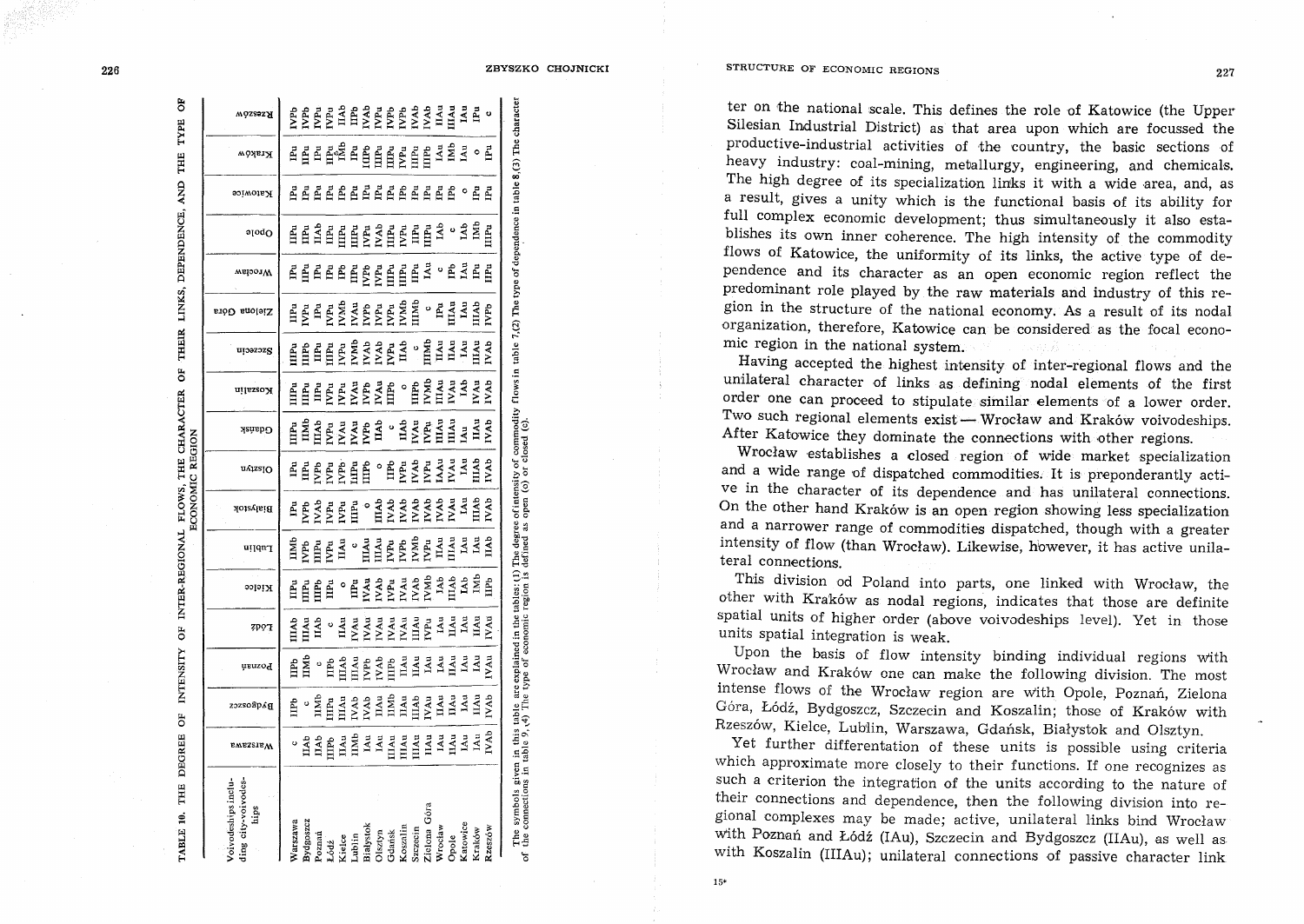Wrocław with Zielona Góra (IPu), while an active bilateral connection exists between Wroclaw and Opole (lAb). This arrangement introduces a certain hierarchy since more intensive flows occur between Koszalin and Poznań than between Koszalin and Wrocław. The relationships between Koszalin and Poznań can be classified as a secondary complex therefore. This secondary complex, moreover, shows a different structural character resulting from its economic type. Differentiation of the region of higher order (Wrocław) according to the simple economic model shows that it has uniform dosed character with the exception of Koszalin which is of open type.

The inter-regional flows of Kraków bring this region into the category of a developing unit of higher order. The character of its connections and dependence are presented as follows: unilateral active connections link Kraków with Rzeszów, Warszawa, and Lublin (IAu) and with Gdańsk (IIAu); bilateral connections with mutual dependence exist between Kraków and Kielce (IMb), and of active type with Białystok and Olsztyn (IIIAb). Simultanously, however, an analysis of flows shows more intense flows from Olsztyn and Białystok to Warszawa than to Kraków. This provides a subdivision of the regional unit of higher order of which the nodal area is Warszawa with Białystok and Olsztyn as regional elements. The connections linking Warszawa with these two regions are unilateral (IPu) and passive. According to the simple economic model this system can be divided into the closed type of economic region including Rzesz6w, Lublin, and Warszawa, and the open type represented by Kielce, Białystok and Olsztyn.

Despite the preponderance of subordinate relationships in the system's structure, the role played by relationships of equivalent character does come to the forefront. These relations permit one to find certain elements for division into structures of uniform regional organization. The existence of these should be interpreted as a shift from the subordinate to the equivalent relationships as well as from nodal organization to the uniform. If one accepts the assumption that bilateral links where both sides are mutually dependent in the exchange of goods are dependent on, and tie, the regional elements more strongly than unilateral links with active or passive characteristics, then one should accept the role of uniform complexes as being parallel to those of nodal organization in the regional structure.

Bilateral connections of mutual type occur only between those types of economic region which feature equivalent relationships. These occur between the following regional units: Warszawa and Lublin (liMb); Bydgoszcz, Gdańsk, and Poznań (IIMb); Kielce and Kraków (IMb); and between Zielona Góra and Szczecin (IVMb). It should be pointed out that only one complex (Bydgoszcz-Gdańsk-Poznań) cuts across the regional units of higher order and nodal organization. This group, which has intense links and relationships, cuts across the existing nodal organization since it includes units of both the nodal regions of Wroclaw (Bydgoszcz and Poznań) and Kraków (Gdańsk). This introduces a uniform element, emphasizing a different hierarchy of the regions of higher order as bases for the internal spatial division of the country.

In the analysis of the complexity of the regional system for purpose of organization into a hierarchy one must emphasize that the linkage of regional structure on a scale lower than the nationa'l scale is too weak to be a basis for a division into economic regions of higher order and consequently compels one to treat the regional system as the basic economic region. The attempt at differentiating the system into units of higher order demonstrates that two such units (Wroclaw and Krak6w) become apparent, yet these regions cannot be treated as basic regions, not even regions of higher order. This is because of the small differences occuring in the character of their connections, the type of dependence, as well as the intensity of flows. Differentiating the character of regional organization in this system shows that the uniform elements are close to the nodal organization which should be considered as parallel. As a result of the connections between the regional elements resulting from economic function of the regions give a varied organization, and one which is insufficiently integrated to establish the clearly diverse regions of higher order as bases for the internal spatial division of the country.

The foregoing attempt at defining the complexities of regional structure based on the criterion of commodity flows can have only an introductory character. Further research on the same methodological lines as the present work must not only be based on more exhaustive and conclusive methods of regional analysis in more homogeneous units, but should dispose of detailed statistical material (in terms of reality and space) giving also the monetary values of flows.

\*

#### **REFERENCES**

[1] Barański N. N., Ocherki po shkolnoy metodikie ekonomicheskoy geografii (Outiines of School Methods in Economic Geography). 2nd impvd. ed., Moscow 1954, p. 318.

f2] ·Berezowski St., ,,Problem podzialu Polski na regiony gospodarcze" (Problem of Division of Poland into Economic Regions), Gospodarka Planowa 14, 1959, 3, pp. 56-63.